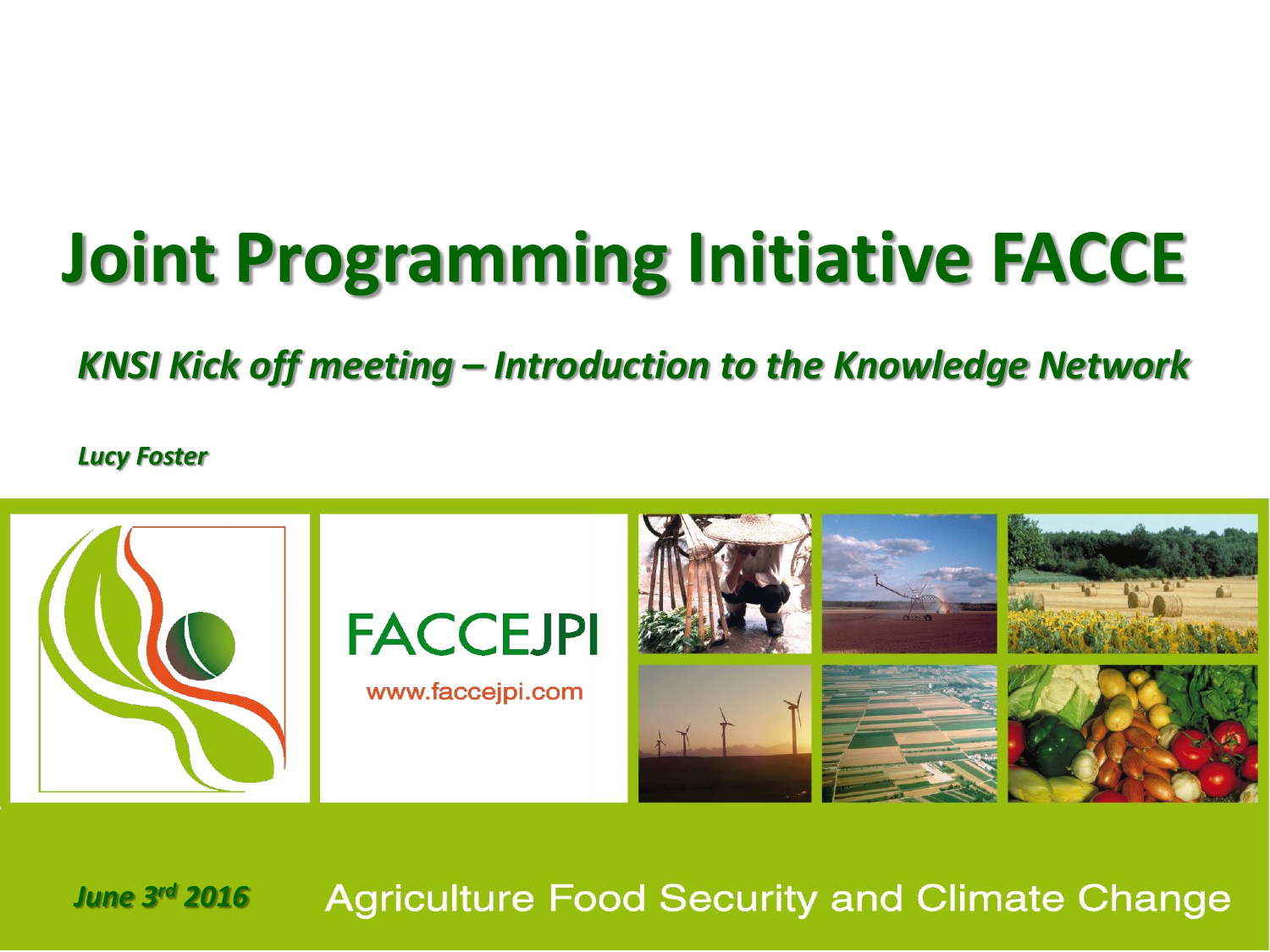

#### **Knowledge Network on Sustainable Intensification**

*A Knowledge Network is an instrument to foster cooperation and communication between funders / policy makers, research groups and other stakeholders*

#### **Main aims:**

- **Create synergies** between existing and overlapping projects, research themes and resources;
- **Knowledge building** via knowledge transfer and exchange between the different countries represented in FACCE-JPI;
- **Bridging gaps between cutting-edge research and implementation**

**FACCEJPI Agriculture Food Security and Climate Change**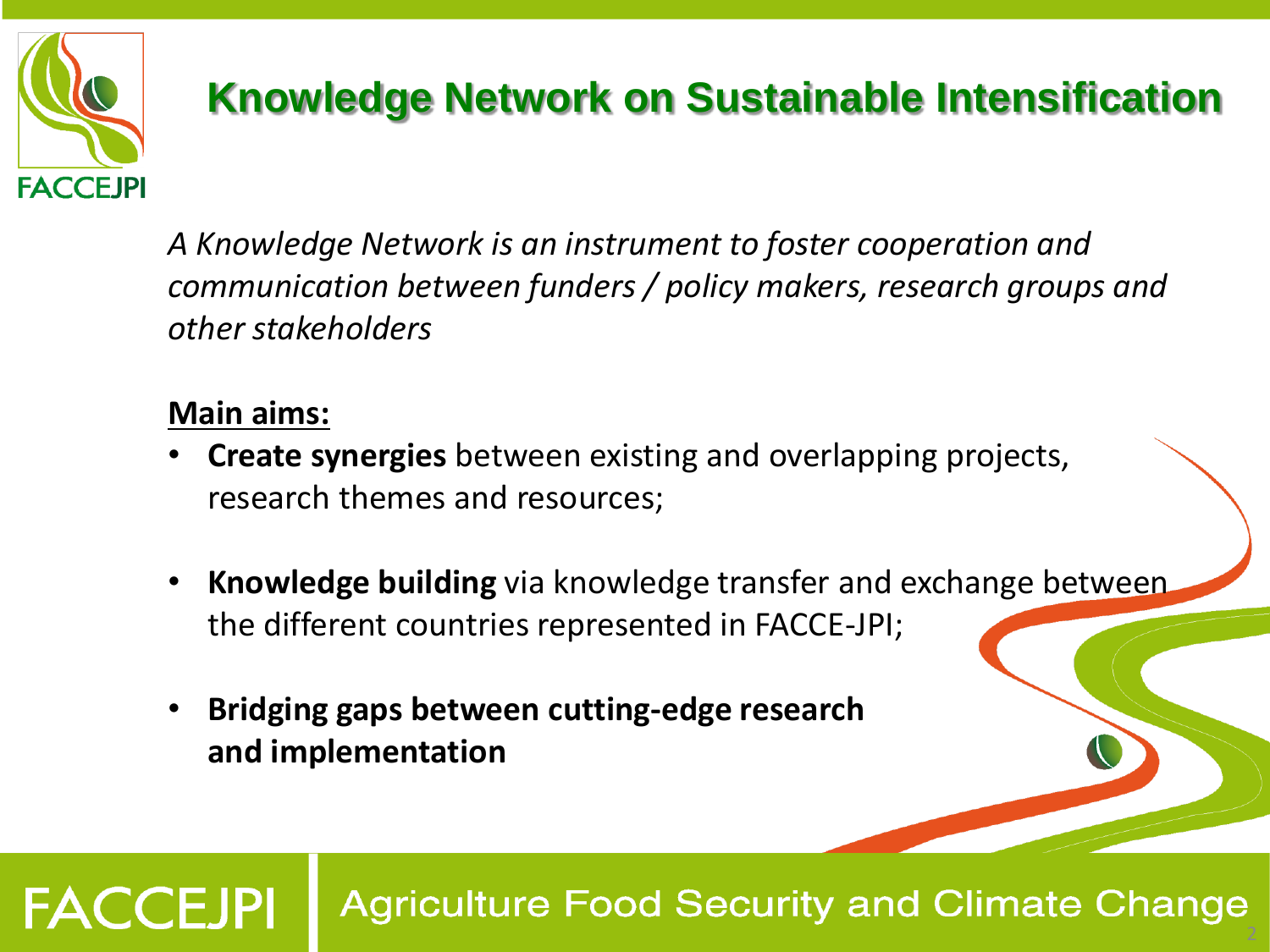

#### **Why a Knowledge Network?**

- New instrument that aims for alignment at funder / policy level; as well as scientific research level;
- • Not primarily focussed on bringing in new money, but on making more effectively use of existing (national) money;

**Agriculture Food Security and Climate Change FACCEJPI**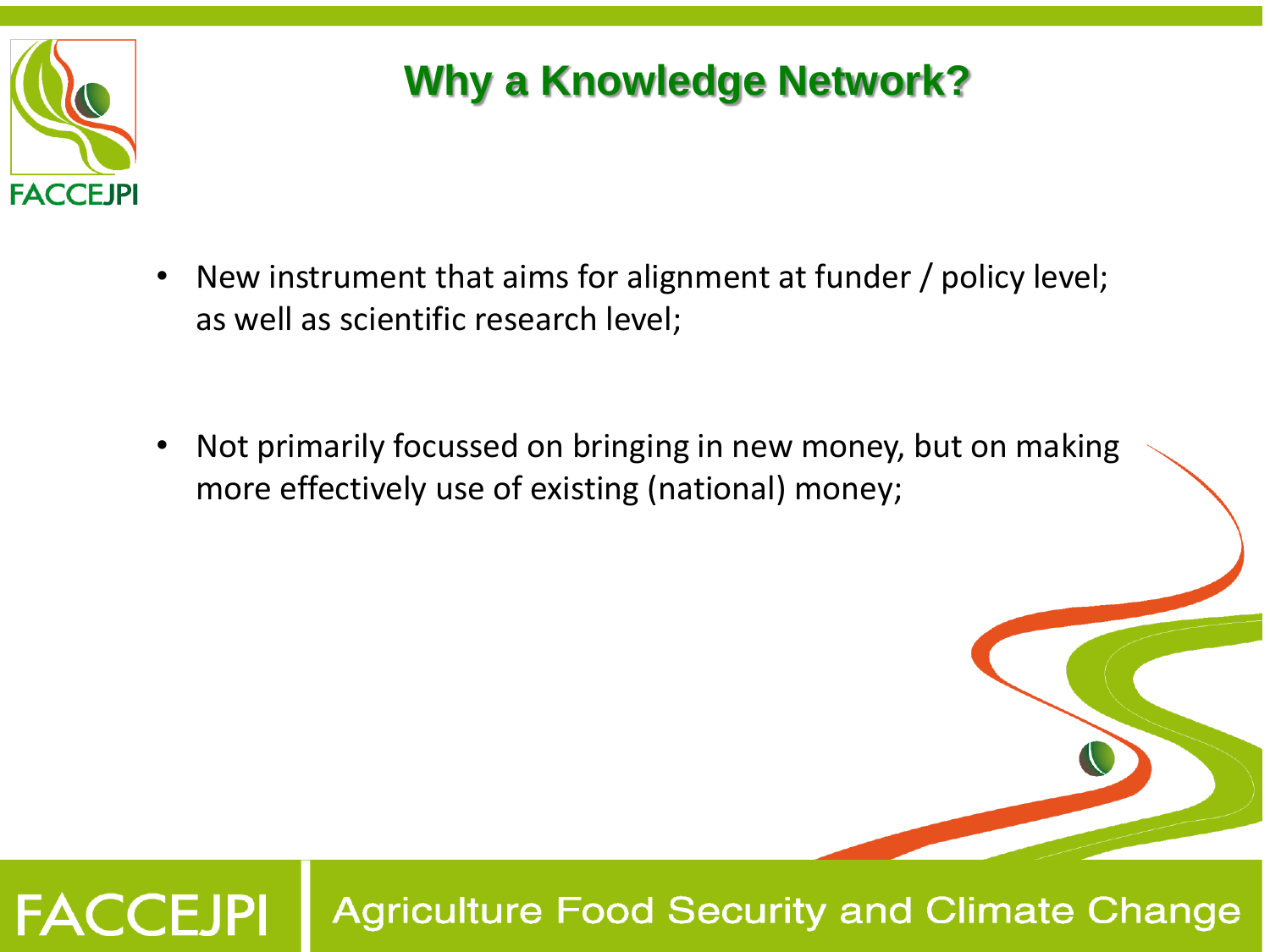

## **Why on Sustainable Intensification?**

**Core Theme 2:** Environmentally sustainable intensification of agricultural systems under current and future climate and resource availability

• This FACCE-JPI Implementation Action is focused on Core Theme 2 of the SRA, the most funded throughout FACCE-JPI countries. It is hence important for FACCE-JPI; very well reflected in national priorities.

**Agriculture Food Security and Climate Change FACCEJPI**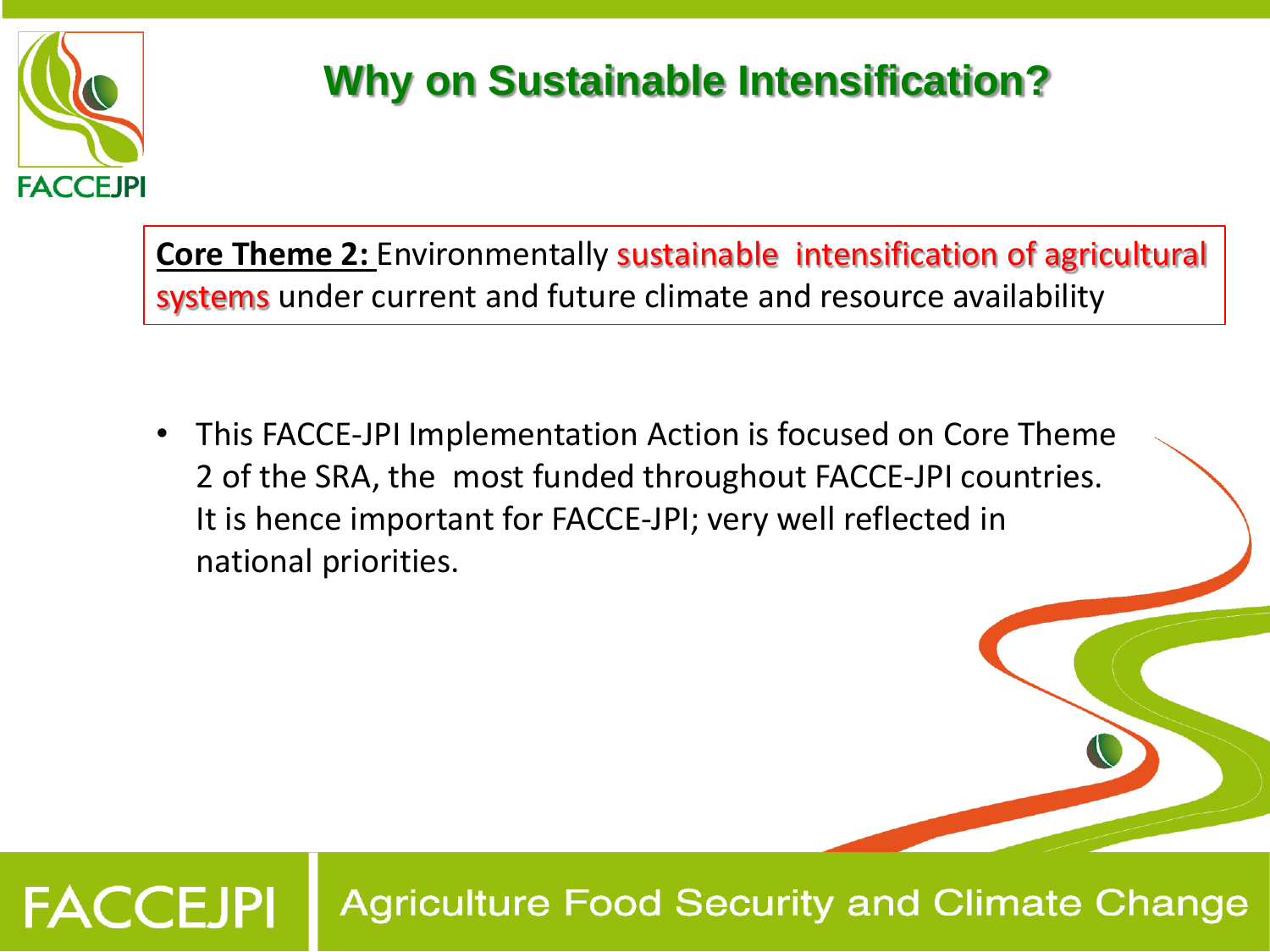

#### **KNSI Committee**

A dedicated group of national research leads and funder representatives that together will:

- **Network** and **exchange information**;
- Bring together researchers, policy makers and Research Councils from MS to **align research, its policy** or **its funding**;
- **Perform interventions** targeted at (for example) the FACCE-JPI Governing Board

#### **FACCEJPI Agriculture Food Security and Climate Change**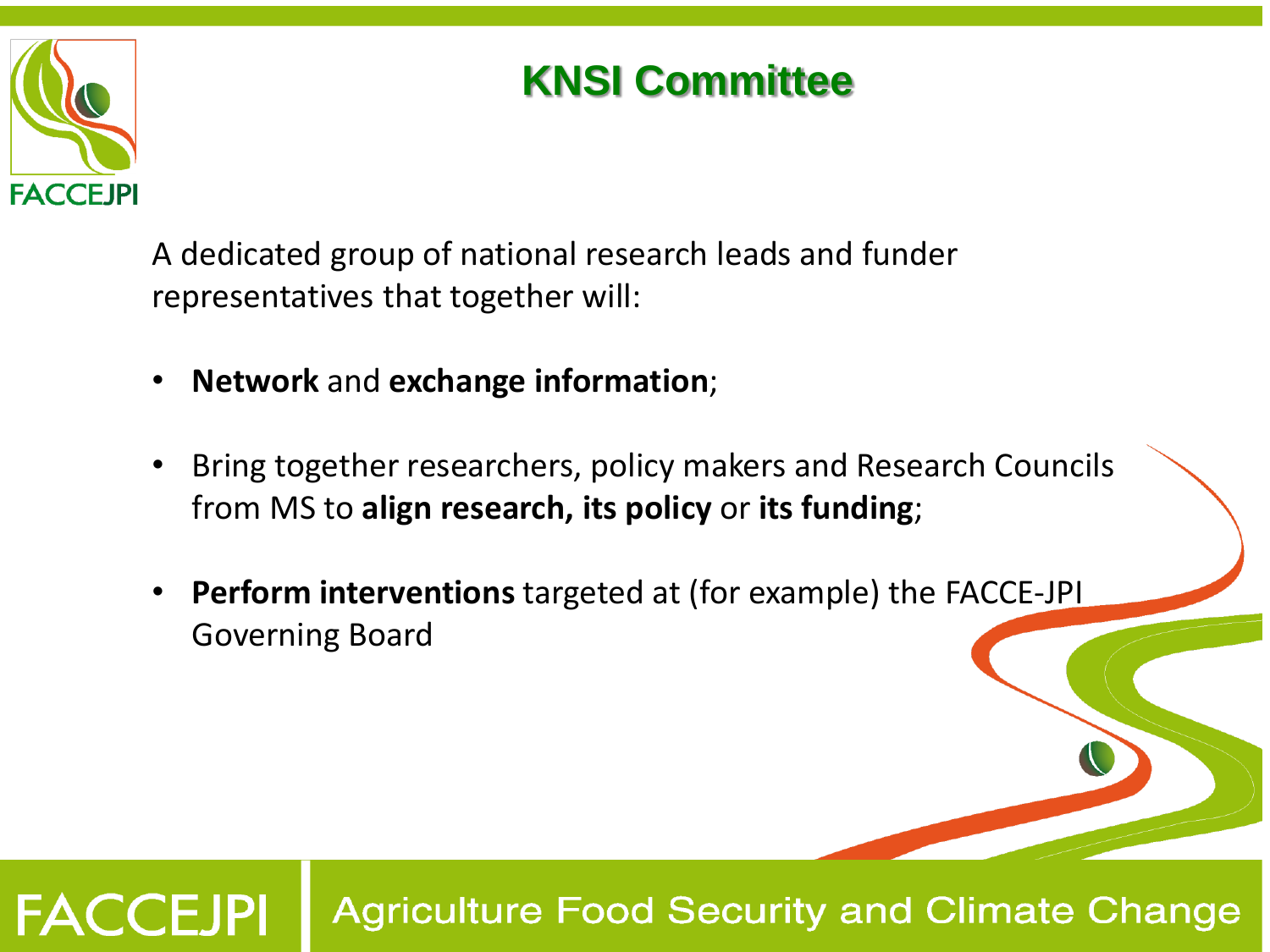

#### **Expected outcomes kick off meeting**

- To introduce the people in the network;
- To introduce each participating Member State and their ideas, aim, expectations, ambitions;
- To formulate an Action Plan together for the coming years.

**Agriculture Food Security and Climate Change FACCEJPI**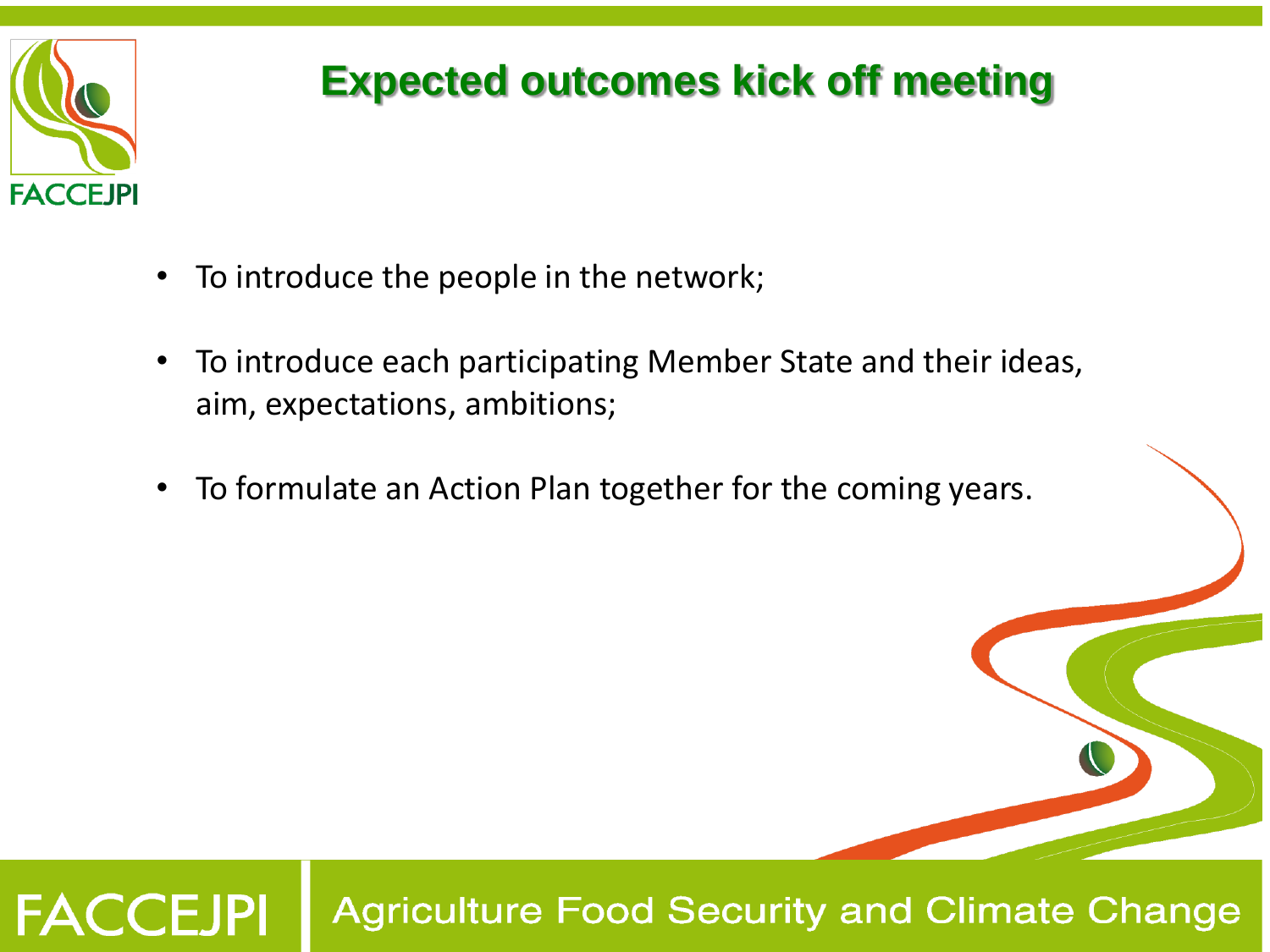

#### **Kick off meeting**

**Morning sessions**

- Introductions
- Two examples on how a (KNSI) Network can look like
- Walking trough the Terms of Reference (ToR)
- Member State presentations

#### **FACCEJPI Agriculture Food Security and Climate Change**